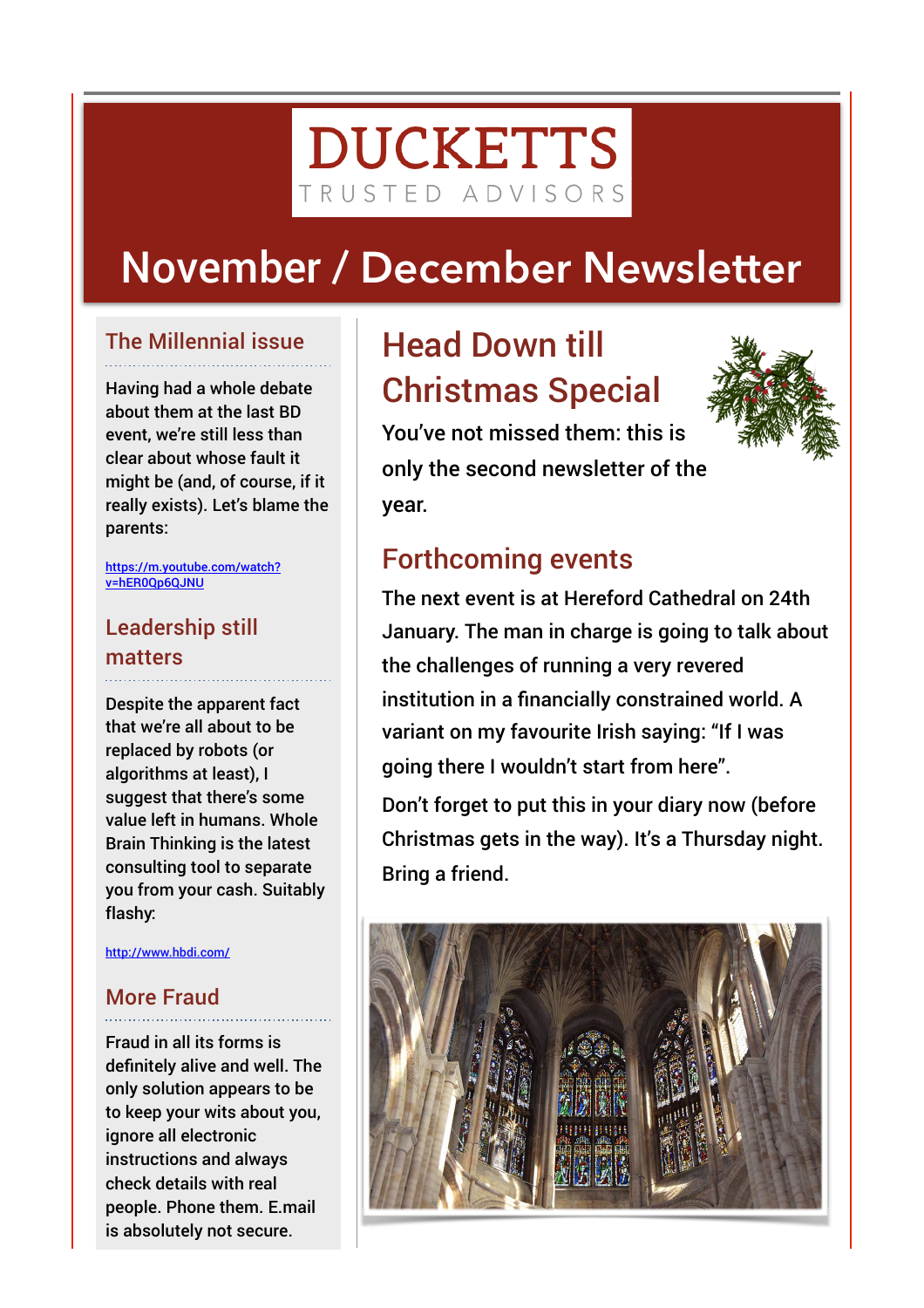## Neil Owen on MTD (MTD alert #697)

Neil is one of our VAT consultants: a serious guy. So, it's no surprise that he's written a distinctly serious summary of where we are now. I've put it on the website for those who like the full story.

#### [https://](https://www.chrisduckett.co.uk/blog/making-tax-digital-1) [www.chrisduckett.co.uk/](https://www.chrisduckett.co.uk/blog/making-tax-digital-1) [blog/making-tax-digital-1](https://www.chrisduckett.co.uk/blog/making-tax-digital-1)

The software position also moves on a daily basis.

For those of you who are wondering if MTD will actually be ready by April next year, don't forget that the Government is expecting something to happen on 29th March and is giving that event more attention.



### New Website

Talking of which, we have indeed got (another) new website. According to the guy who sold it to us, it's really on the money technically. Much the same content though. Be ready to be dazzled:

[www.chrisduckett.co.uk](http://www.chrisduckett.co.uk)



### Budget

It was rumoured that Entrepreneurs' Relief and pension schemes were in for a bashing, but nothing much actually happened. "Highlights":

•The qualifying period for ER was extended to 2 years

•100% Capital allowances on kit go up to £1m from Jan19 and Buildings Allowances make a comeback. Take care with timing and don't buy what you don't (really, really) need

•They closed a loophole/fraud for R&D which should make no difference in our world

Our tax consultants, Francis Clark, have knocked out a very useful (if rather more comprehensive) summary here; <https://bit.ly/2Uon3WF>

# Book of the Month

"Scale: The Universal Laws of Life & Death in Organisms, Cities & Companies" by Geoffrey West.

This is such a big concept book that it's hard to know where to start. Basically, we're hard wired to assume that everything scales linearly. It doesn't work that



way because of economies of scale.

Those economies are predictable and work in a very similar manner across different types of thing. So, the bigger you are, the slower everything moves and this too has consequences.